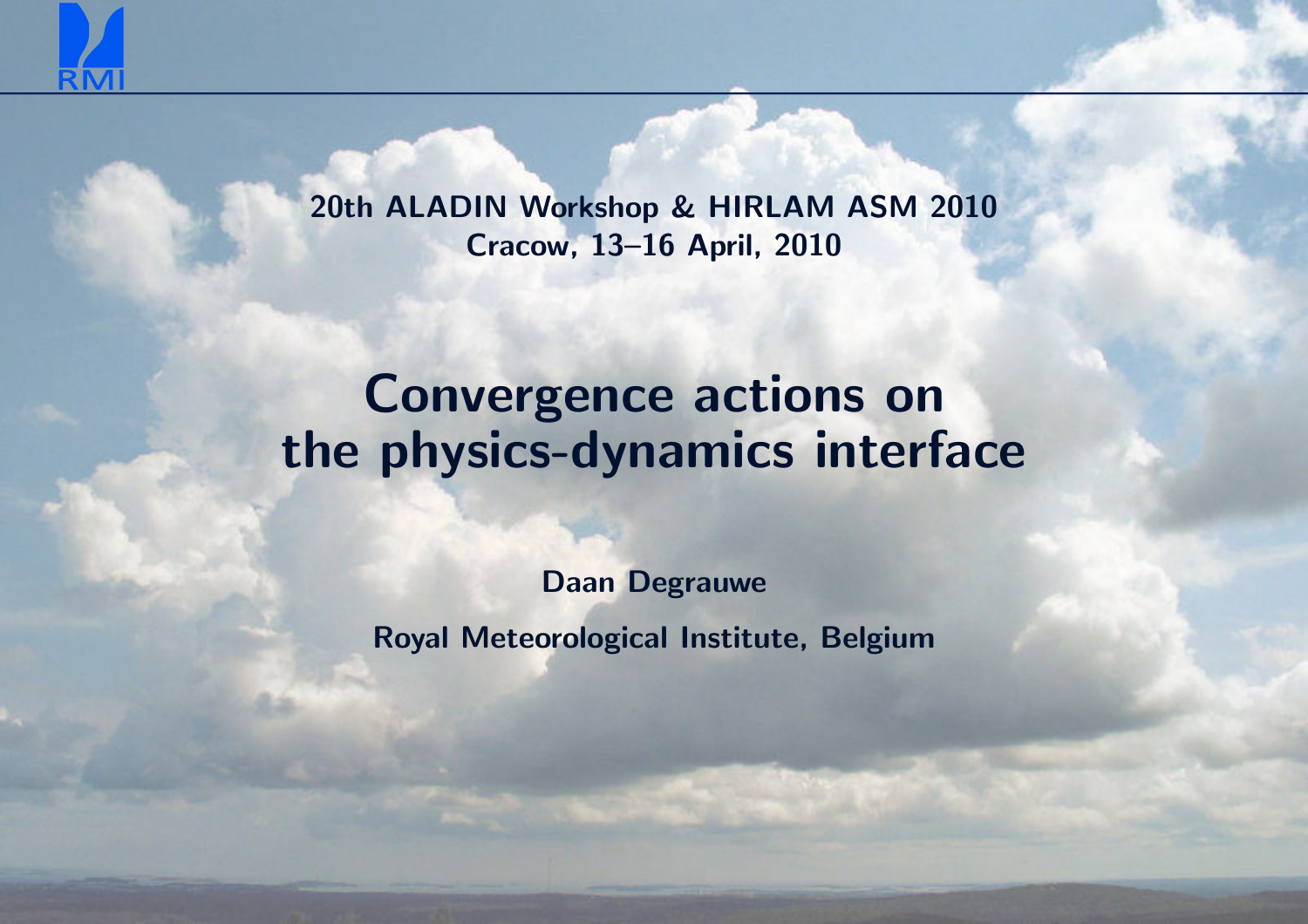<span id="page-1-0"></span>

#### [Introduction](#page-1-0)

- [Advection](#page-3-0) &Diffusion
- [Interface](#page-4-0) input
- [Equations](#page-5-0)
- [Other](#page-11-0) issues
- Organization &[Implementation](#page-12-0)
- [Summary](#page-18-0)
- The physics-dynamics interface couples the physics parameterizations to the dynamical core.
- At this moment, AROME uses an interface that is different from the one used by ARPEGE/ALARO.
- This divergence hinders collaboration
	- ⇒ **convergence actions**:
		- ◆ harmonization between different models
		- ◆ increase flexibility regarding interface input, number and type of water species, ...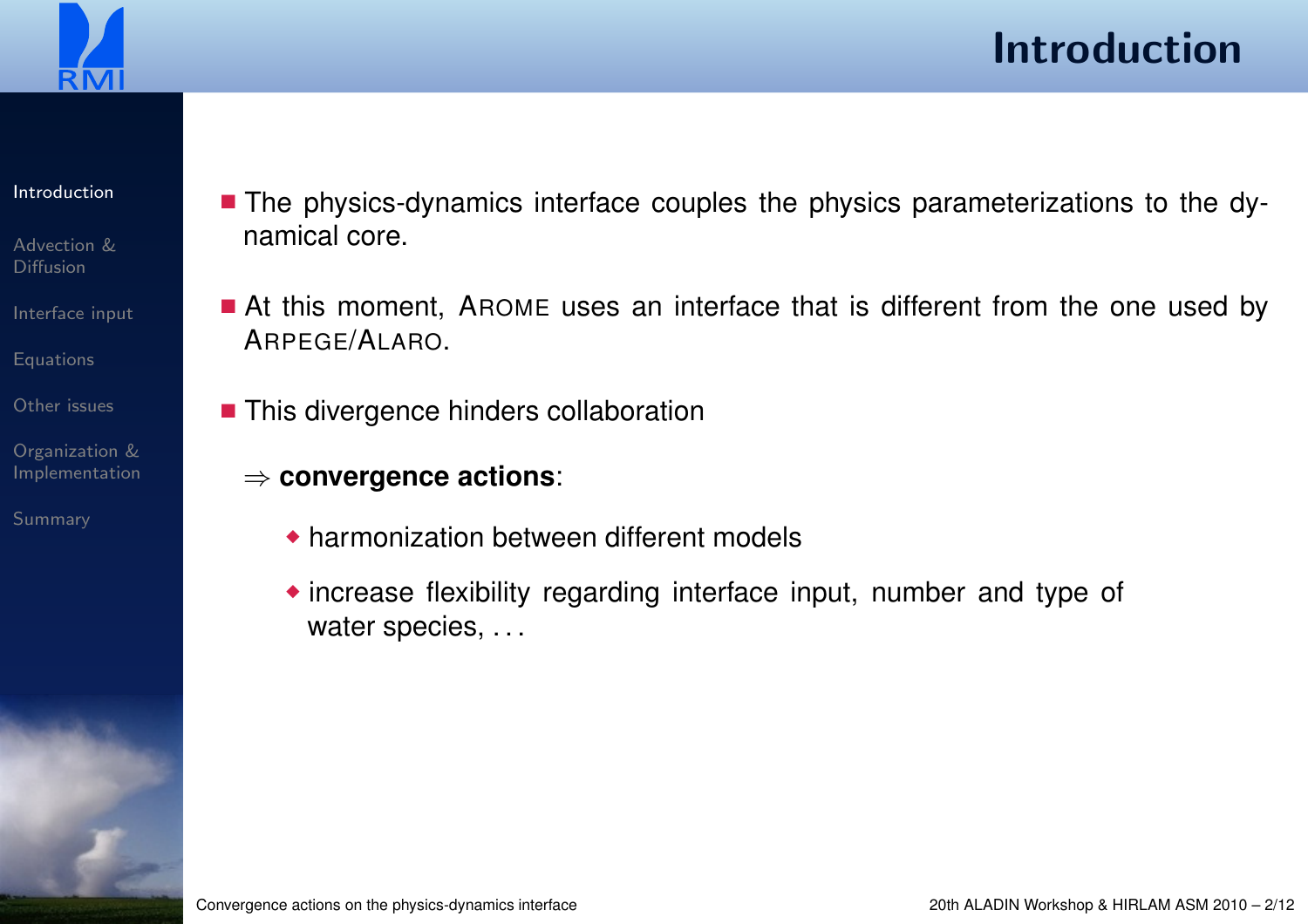

#### [Introduction](#page-1-0)

- [Advection](#page-3-0) &Diffusion
- [Interface](#page-4-0) input
- [Equations](#page-5-0)
- [Other](#page-11-0) issues
- Organization &[Implementation](#page-12-0)
- [Summary](#page-18-0)
- Aspects of the physics-dynamics that are considered:
	- ◆ The slow sedimentation of cloud species
	- ◆ The interface input variables
	- ◆ The correction of negative humidities
	- ◆ Treatment of the kinetic energy in the enthalpy equation
- At this time, nonhydrostatism and its consequences are not considered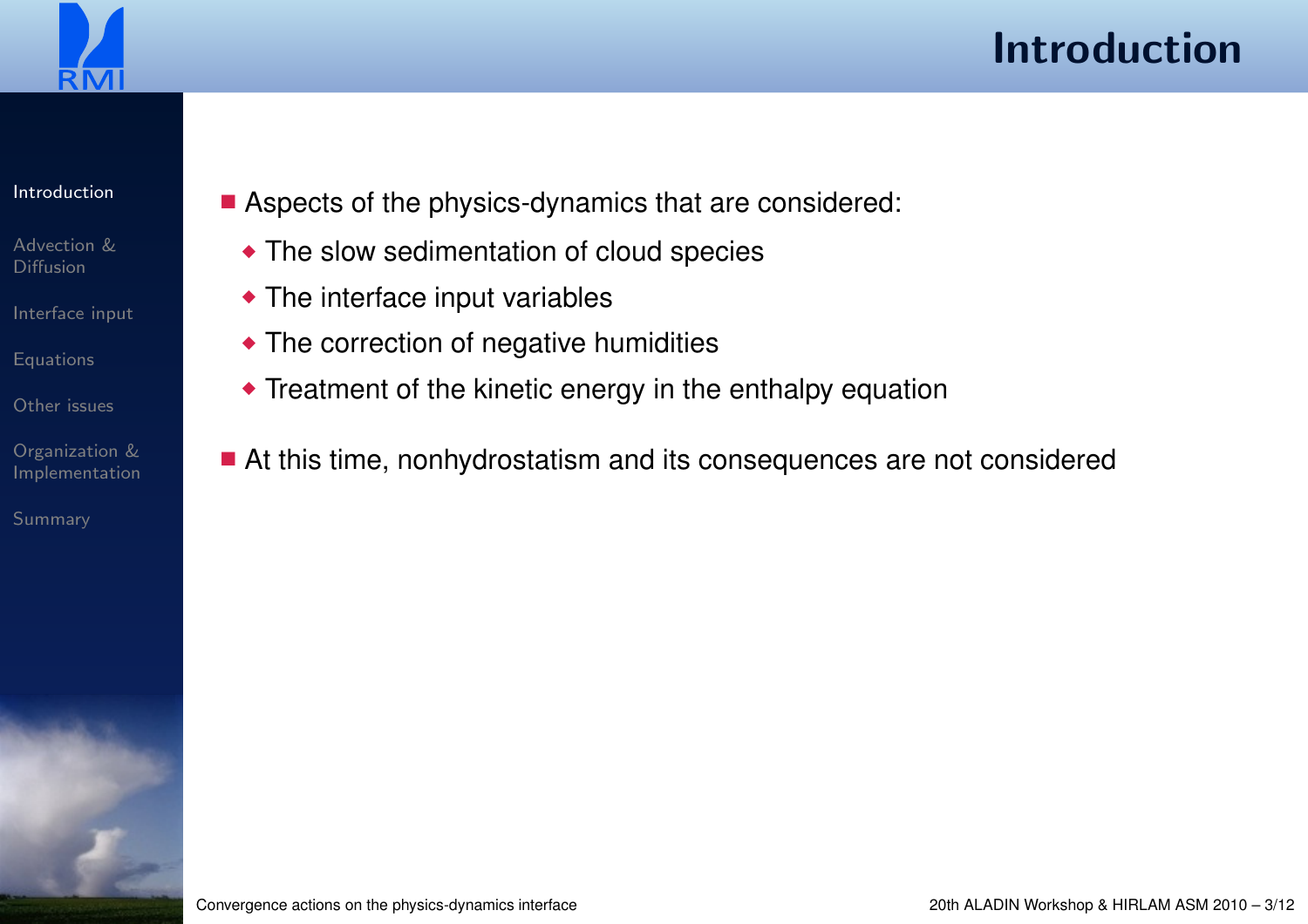<span id="page-3-0"></span>

#### [Advection](#page-3-0) &Diffusion

- [Interface](#page-4-0) input
- [Equations](#page-5-0)
- [Other](#page-11-0) issues
- Organization &[Implementation](#page-12-0)

[Summary](#page-18-0)

- Water species are transported by advection (precipitation) or diffusion (turbulence).
- Modeling sedimentation of suspended species (cloud water droplets and cloud ice particles) as <sup>a</sup> combined advective/diffusive process is not <sup>a</sup> very good idea:
	- $\bullet$  The distinction between advection and diffusion is a matter of scale.
	- ◆ Due to the vertical staggering, the sedimentation speed cannot be determined unambiguously from the flux.
	- $\bullet$  A strict distinction between precipitating and suspended species is consistent with the impact of the  $\delta_m$  $\epsilon_m$  switch on the interface equations (see later).
- $\blacksquare$  The slow sedimentation can be modeled with an enhanced diffusive flux. This comes down to neglecting the influence of these terms in the kinetic energy.

⇒

 $\Rightarrow$  Water species will be considered to be *either* suspended  $(q_v, q_l, q_i)$ <br>or precipitating  $(q_r, q_s, q_g, ...)$ *or* precipitating  $(q_r,\,q_s,\,q_g,\,\dots)$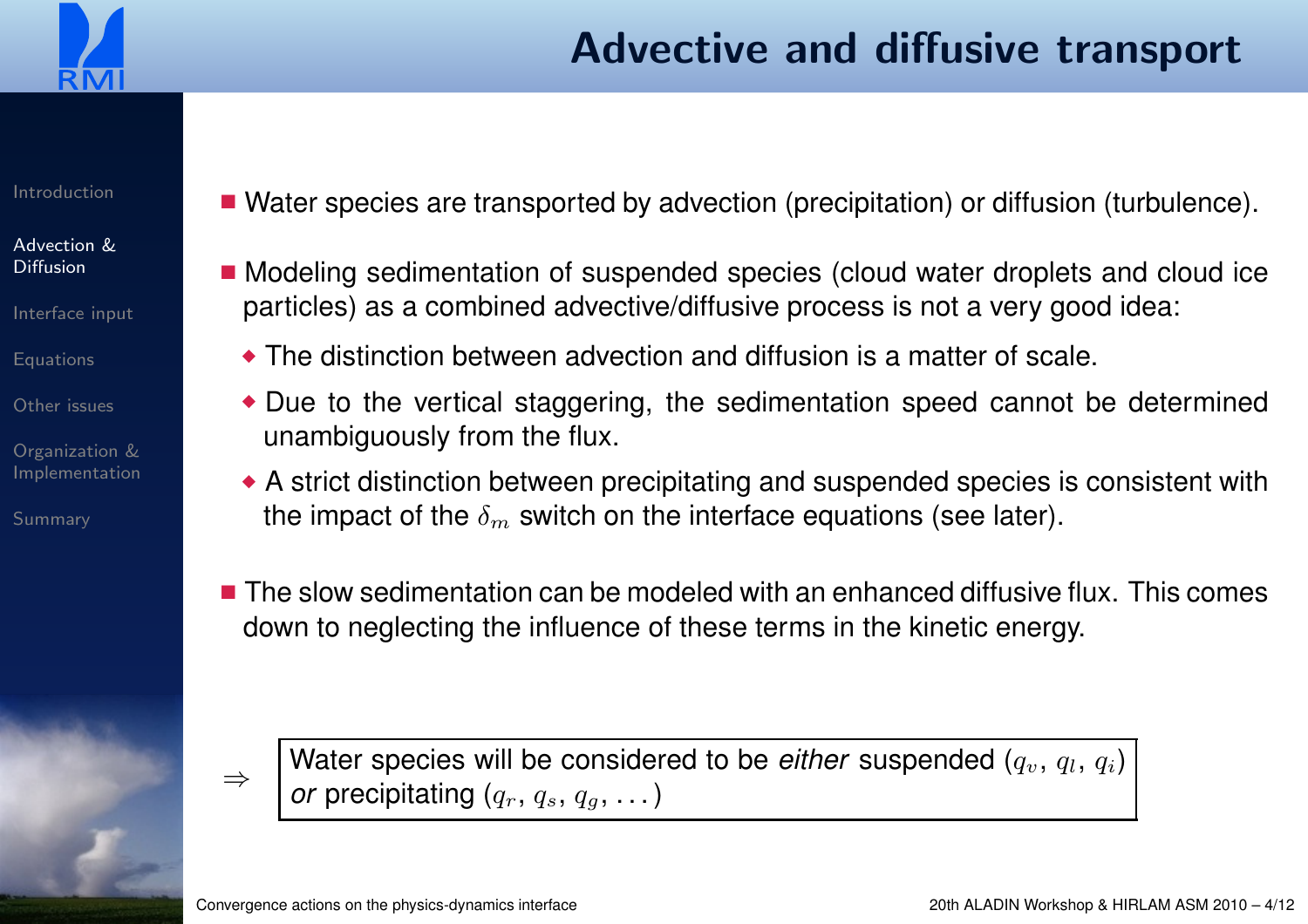<span id="page-4-0"></span>

### The interface input variables

#### [Introduction](#page-1-0)

[Advection](#page-3-0) &Diffusion

[Interface](#page-4-0) input

[Equations](#page-5-0)

[Other](#page-11-0) issues

Organization &[Implementation](#page-12-0)

[Summary](#page-18-0)

- The interface should be capable to treat an arbitrary number of water species.
- The contribution of local processes to specific humidities can be described with
	- $\bullet$  pseudo-fluxes: currently used in <code>ALARO</code>
	- ◆ tendencies: currently used in <sup>A</sup>ROME

The aim is to develop a harmonized interface that accepts pseudo-fluxes <u>and</u> tendencies.

- Besides the pseudo-fluxes/tendencies, the interface also needs the absolute precipitation fluxes and diffusive fluxes at all vertical levels.
- Compactness or detail?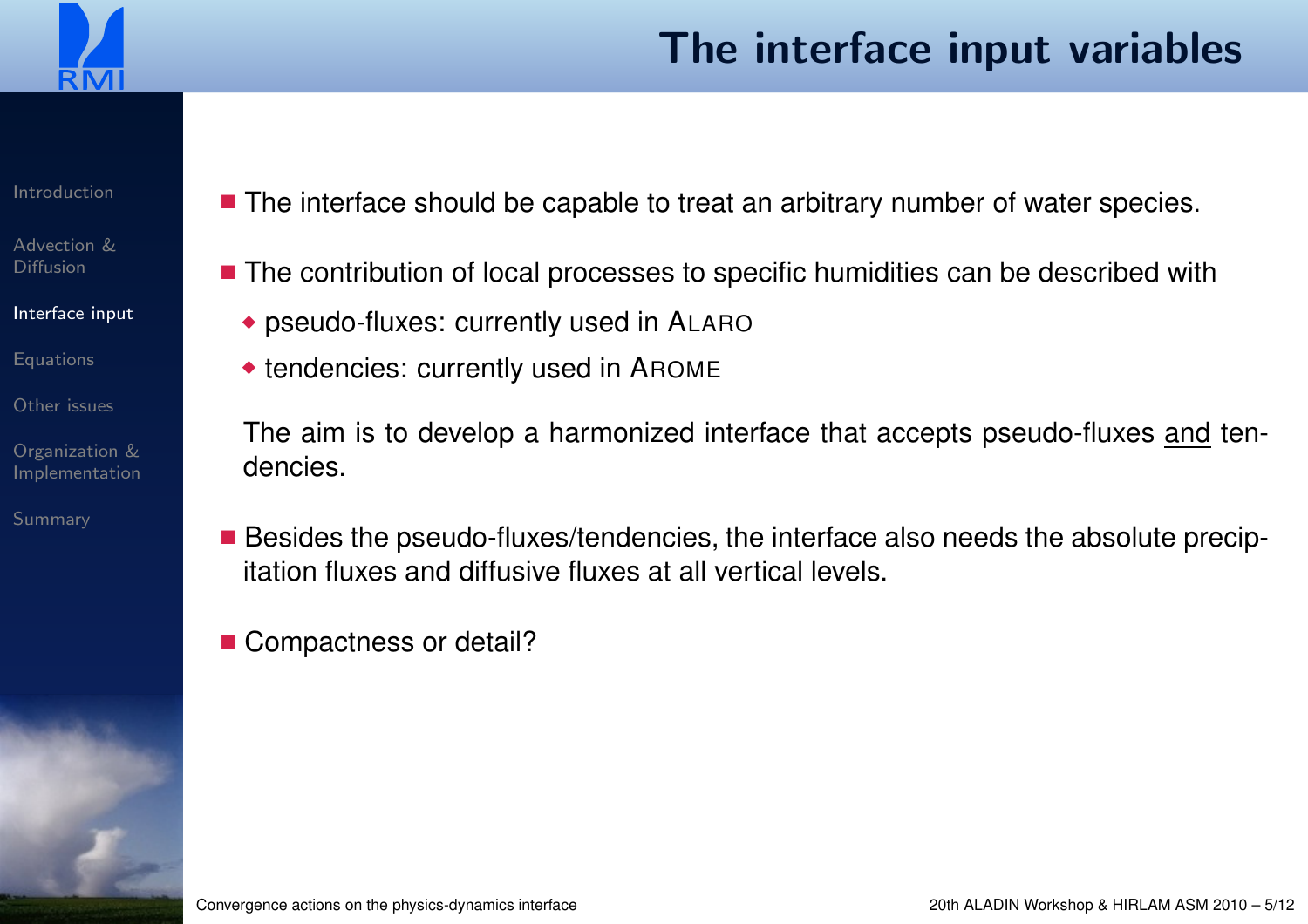<span id="page-5-0"></span>

# The interface equations (1)

Equations for <sup>a</sup> mixed pseudo-fluxes/tendencies interface with an arbitrary number of water species:

[Introduction](#page-1-0)

[Advection](#page-3-0) &Diffusion

[Interface](#page-4-0) input

#### [Equations](#page-5-0)

[Other](#page-11-0) issues

Organization &[Implementation](#page-12-0)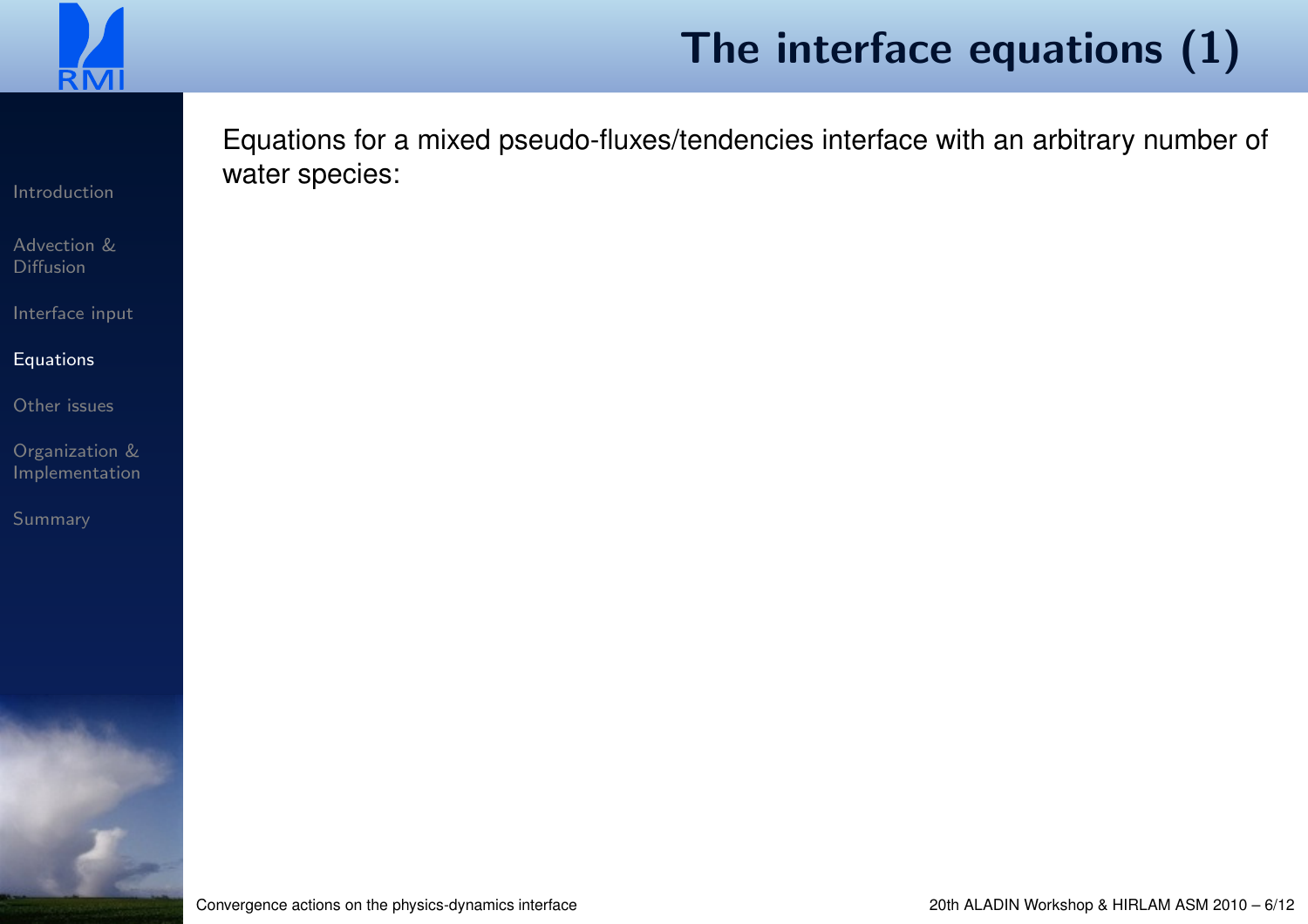

# The interface equations (1)

Equations for <sup>a</sup> mixed pseudo-fluxes/tendencies interface with an arbitrary number of water species:

 $\blacksquare$  Transform absolute fluxes into relative (w.r.t. the barycenter) fluxes:

$$
P_k = P_k^* - q_k \sum_{j=0}^n P_j^* \qquad \text{for } k = 0, \dots, n
$$

[Introduction](#page-1-0)

[Advection](#page-3-0) &Diffusion

[Interface](#page-4-0) input

#### **[Equations](#page-5-0)**

[Other](#page-11-0) issues

Organization &[Implementation](#page-12-0)

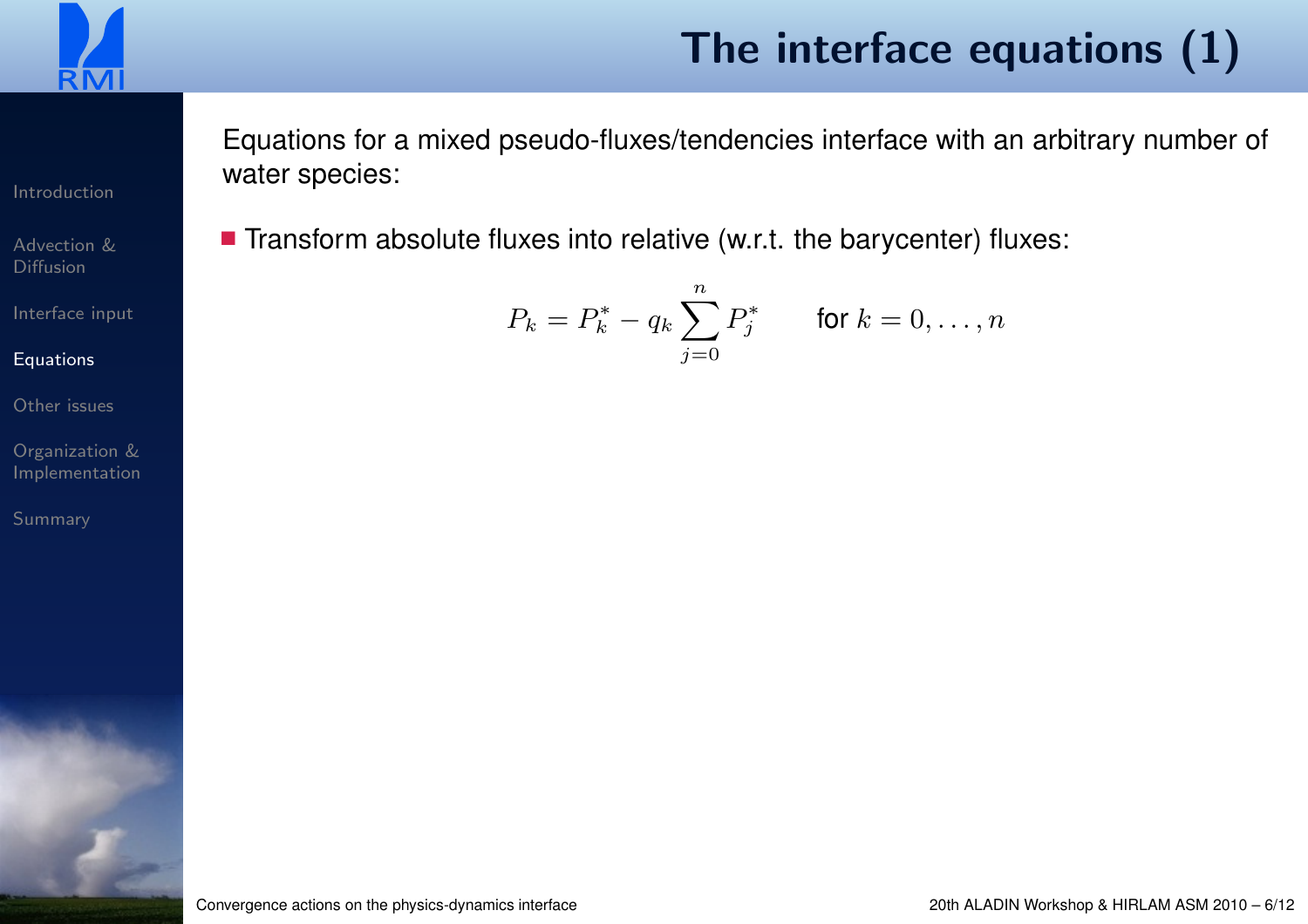

[Advection](#page-3-0) &Diffusion

[Interface](#page-4-0) input

**[Equations](#page-5-0)** 

[Summary](#page-18-0)

[Other](#page-11-0) issues

Organization &[Implementation](#page-12-0)

# The interface equations (1)

Equations for <sup>a</sup> mixed pseudo-fluxes/tendencies interface with an arbitrary number of water species:

 $\blacksquare$  Transform absolute fluxes into relative (w.r.t. the barycenter) fluxes:

$$
P_k = P_k^* - q_k \sum_{j=0}^n P_j^* \qquad \text{for } k = 0, \dots, n
$$

 $\blacksquare$  Introduce the  $\delta_m$  $\epsilon_m$  switch as follows:

$$
P_k^{\delta} = \begin{cases} \delta_m P_k \\ P_k \end{cases}
$$

 for suspended species for precipitating species

Convergence actions on the physics-dynamics interface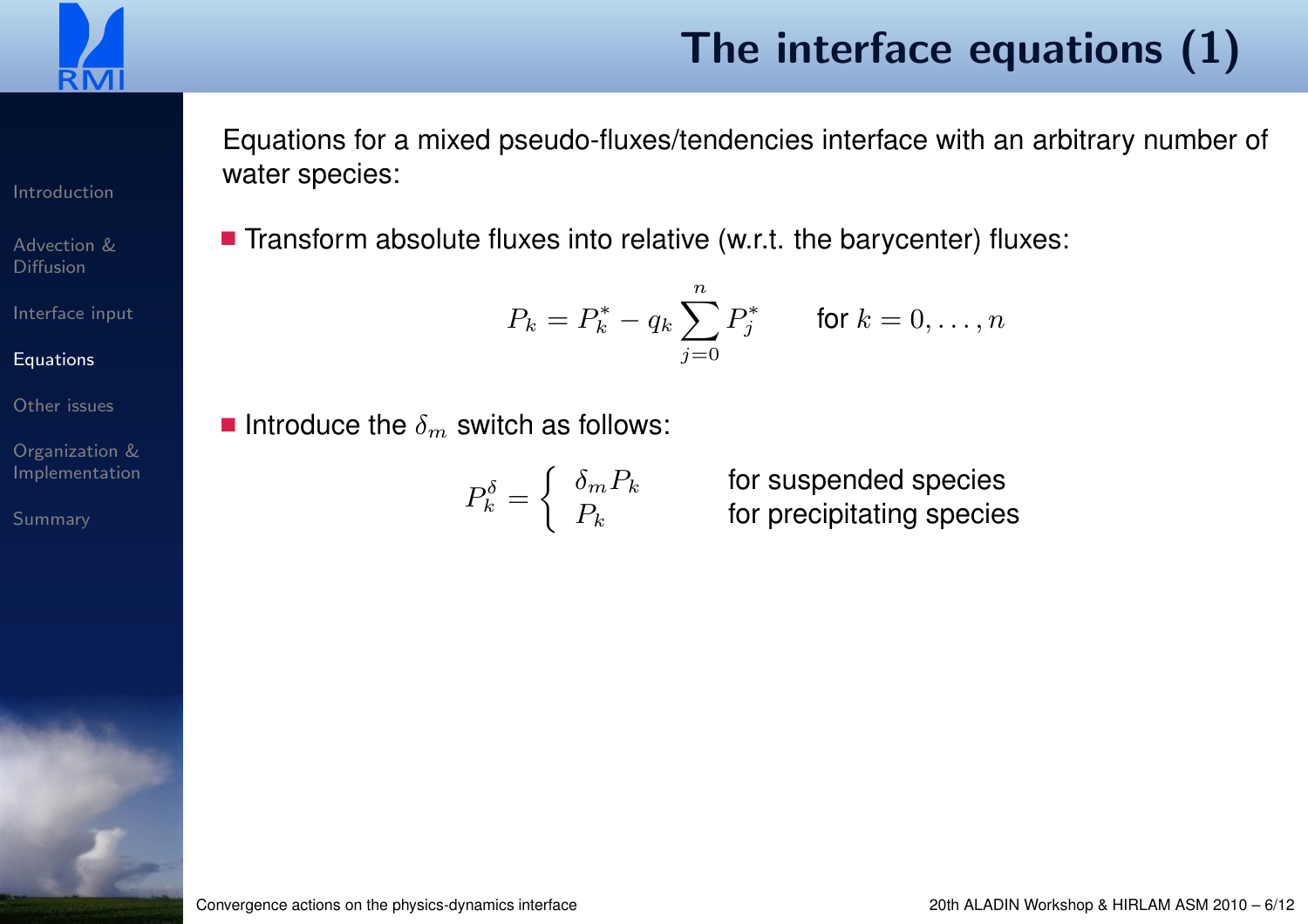

# The interface equations (1)

Equations for <sup>a</sup> mixed pseudo-fluxes/tendencies interface with an arbitrary number of water species:

 $\blacksquare$  Transform absolute fluxes into relative (w.r.t. the barycenter) fluxes:

$$
P_k = P_k^* - q_k \sum_{j=0}^n P_j^* \qquad \text{for } k = 0, \dots, n
$$

 $\blacksquare$  Introduce the  $\delta_m$  $\epsilon_m$  switch as follows:

$$
P_k^\delta = \left\{ \begin{array}{ll} \delta_m P_k \qquad & \textrm{for} \\ P_k \qquad & \textrm{for} \end{array} \right.
$$

suspended species precipitating species

■ The water species tendencies are given by

$$
\frac{\partial q_k}{\partial t} = -g \frac{\partial}{\partial p} \left[ P_k^{\delta} + J_k \right] \underbrace{-g \frac{\partial}{\partial p} \left[ \sum_{i \in \mathcal{F}} \sum_{j=1}^n P_{kj}^i \right]}_{\text{praudo-fluxes}} + \sum_{i \in \mathcal{T}} \frac{\partial q_k^i}{\partial t}
$$

where  $\mathcal T$  and  $\mathcal F$  represent the sets of processes returning tendencies and pseudofluxes, respectively.

[Introduction](#page-1-0)

[Advection](#page-3-0) &Diffusion

[Interface](#page-4-0) input

[Other](#page-11-0) issues

**[Equations](#page-5-0)** 

Organization &[Implementation](#page-12-0)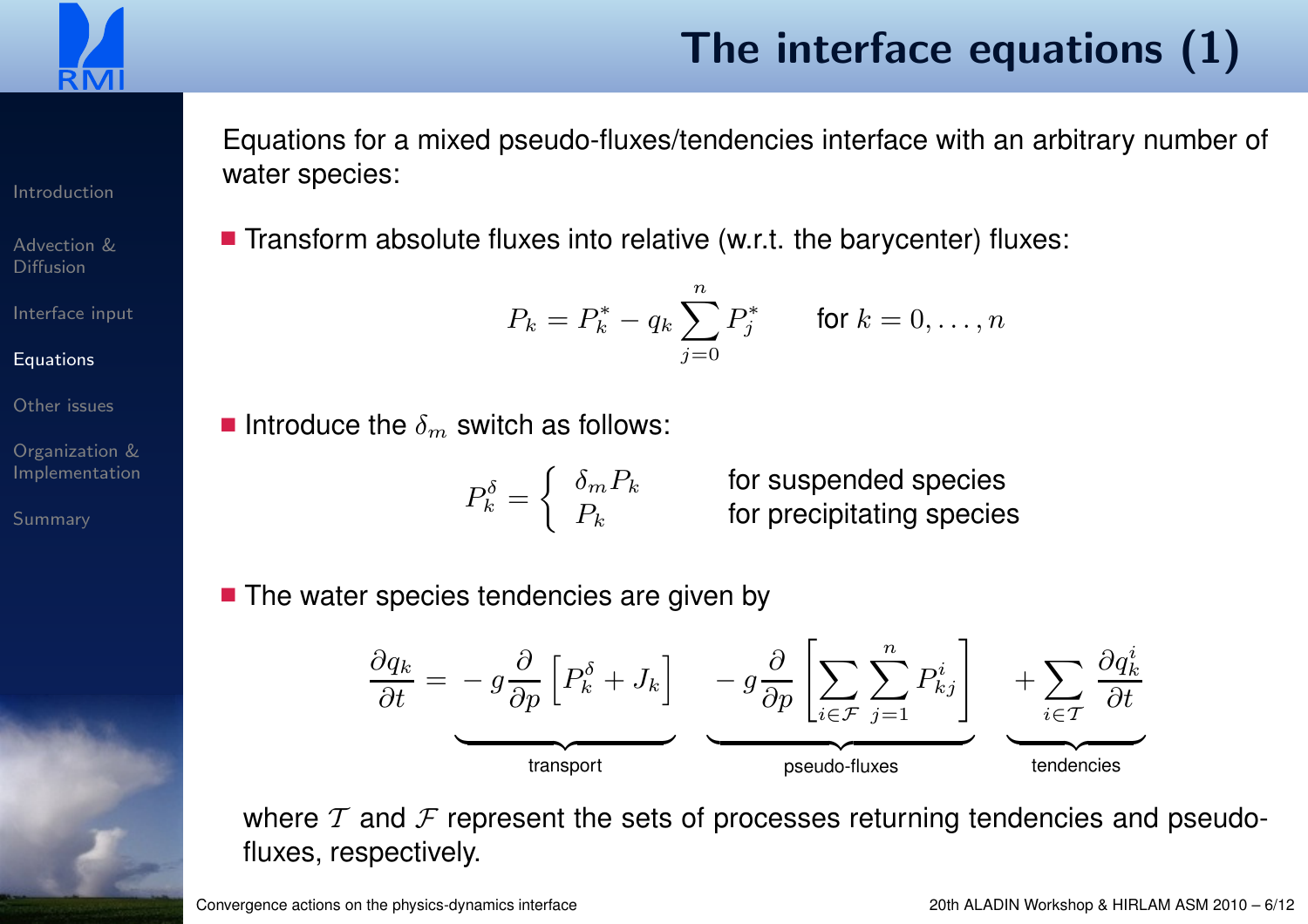

■ The enthalpy tendency equation is given by

∂

∂t

[Introduction](#page-1-0)

[Advection](#page-3-0) &Diffusion

[Interface](#page-4-0) input

#### [Equations](#page-5-0)

[Other](#page-11-0) issues

Organization &[Implementation](#page-12-0)

$$
(c_p T) = -g \frac{\partial}{\partial p} \left[ \sum_{k=1}^n (c_k - c_{pd}) T P_k^{\delta} \right]
$$
 (transport)  
\n
$$
-g \frac{\partial}{\partial p} [J_s + J_{rad}]
$$
 (heat diffusion + radiation)  
\n
$$
+ \sum_{i \in T} \sum_{k=1}^n L_{kv}(T_0) \frac{\partial q_k^i}{\partial t}
$$
 (tendencies)  
\n
$$
-g \frac{\partial}{\partial p} \left[ \sum_{i \in T} \sum_{k=1}^n \sum_{j=k+1}^n L_{kj}(T_0) P_{kj}^i \right]
$$
 (pseudo-fluxes)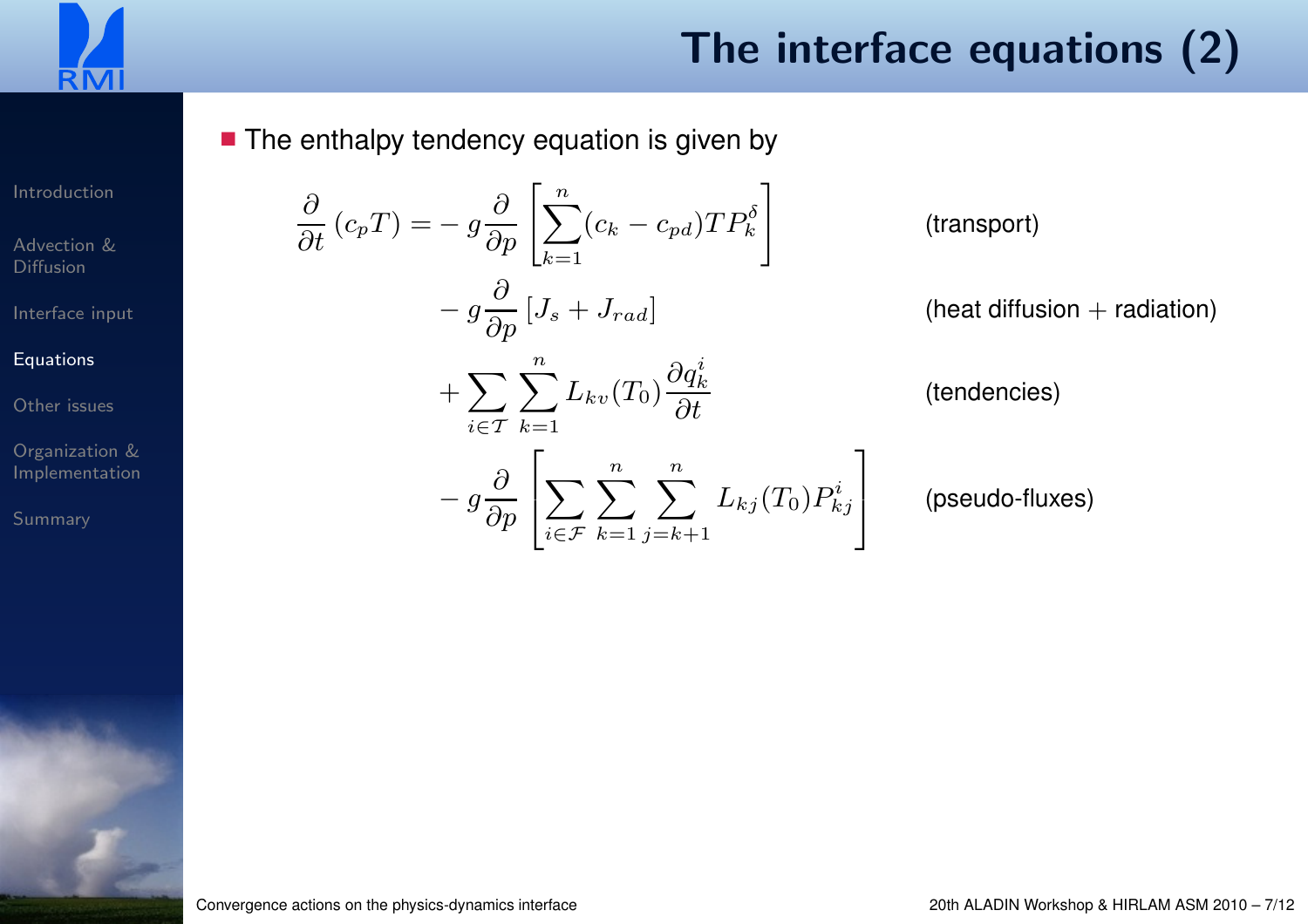

■ The enthalpy tendency equation is given by

[Introduction](#page-1-0)

[Advection](#page-3-0) &Diffusion

[Interface](#page-4-0) input

#### **[Equations](#page-5-0)**

[Other](#page-11-0) issues

Organization &[Implementation](#page-12-0)

[Summary](#page-18-0)



$$
(c_p T) = -g \frac{\partial}{\partial p} \left[ \sum_{k=1}^n (c_k - c_{pd}) T P_k^{\delta} \right]
$$
 (transport)  

$$
-g \frac{\partial}{\partial p} [J_s + J_{rad}]
$$
 (heat diffusion + radiation)  

$$
+ \sum_{i \in T} \sum_{k=1}^n L_{kv}(T_0) \frac{\partial q_k^i}{\partial t}
$$
 (tendencies)  

$$
-g \frac{\partial}{\partial p} \left[ \sum_{i \in T} \sum_{k=1}^n \sum_{j=k+1}^n L_{kj}(T_0) P_{kj}^i \right]
$$
 (pseudo-fluxes)

### ■ Notes:

∂

∂t

- ◆ The physics parameterizations cannot provide temperature tendencies directly because of the nonlinear character of  $c_pT.$  This is in contrast with the AROME philosophy.
- For AROME,  $J_k$  and  $J_s$  may need to be inferred from the total tendencies  $\partial q_k/\partial t$ and  $\partial T/\partial t$ .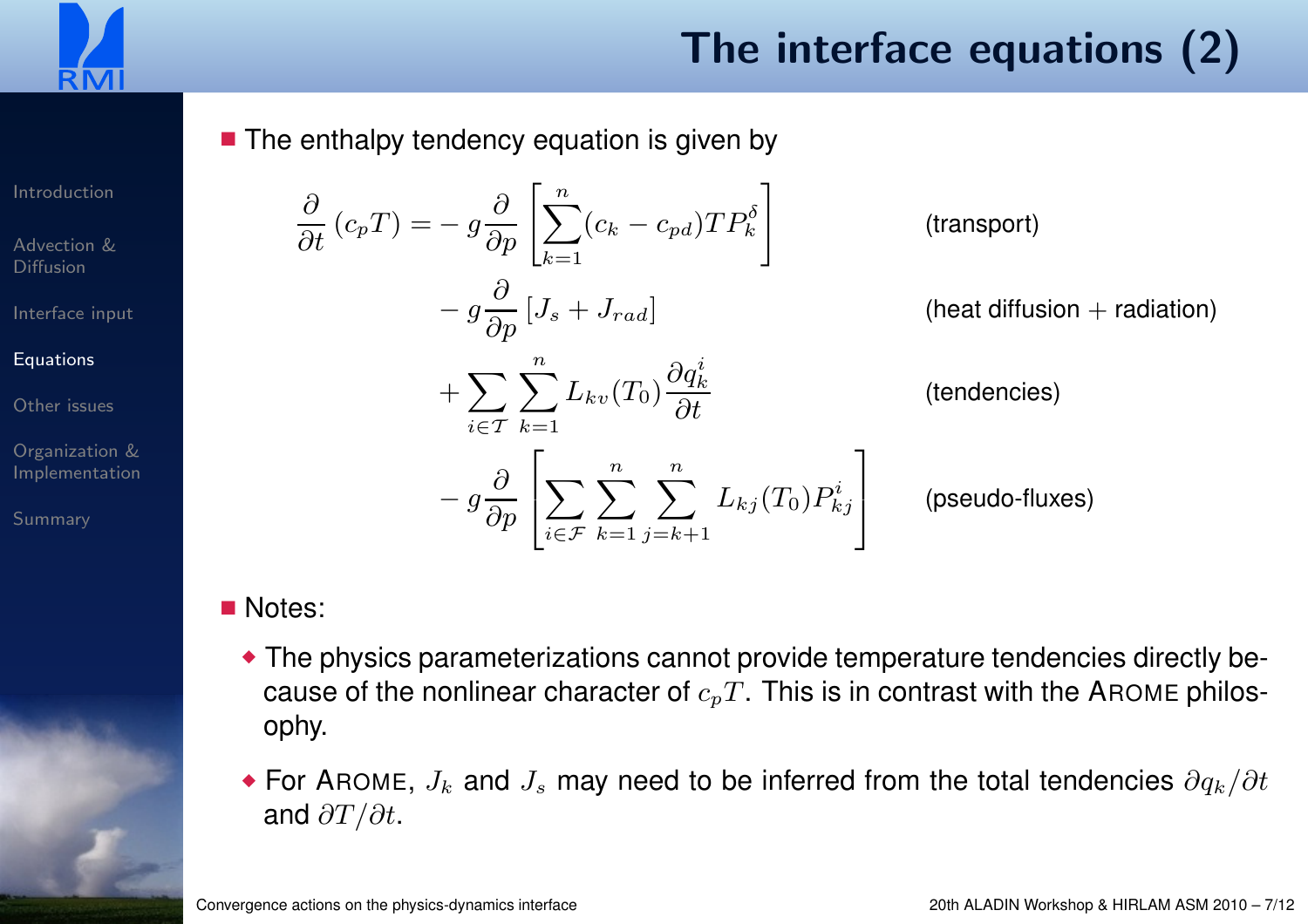<span id="page-11-0"></span>

[Advection](#page-3-0) &Diffusion

[Interface](#page-4-0) input

[Equations](#page-5-0)

#### [Other](#page-11-0) issues

Organization &[Implementation](#page-12-0)

[Summary](#page-18-0)

### Correction of negative humidities

- One can adopt two strategies:
	- $\bullet$  consider them as a part of the physics (i.e. current situation)
	- ◆ consider them as a task of the interface, such that the same method can be used for different physics packages
- Should the corrective fluxes be (fully) included in the thermodynamic equation?

### Kinetic energy treatment

- include the kinetic energy change in the thermodynamic equation?
- $\blacksquare$  attribute the kinetic energy change to the macroscopic kinetic energy or to the  $\mathsf{TKE}$
- transfer the full change of the TKE to the enthalpy equation, or only the dissipation term of the pTKE equation.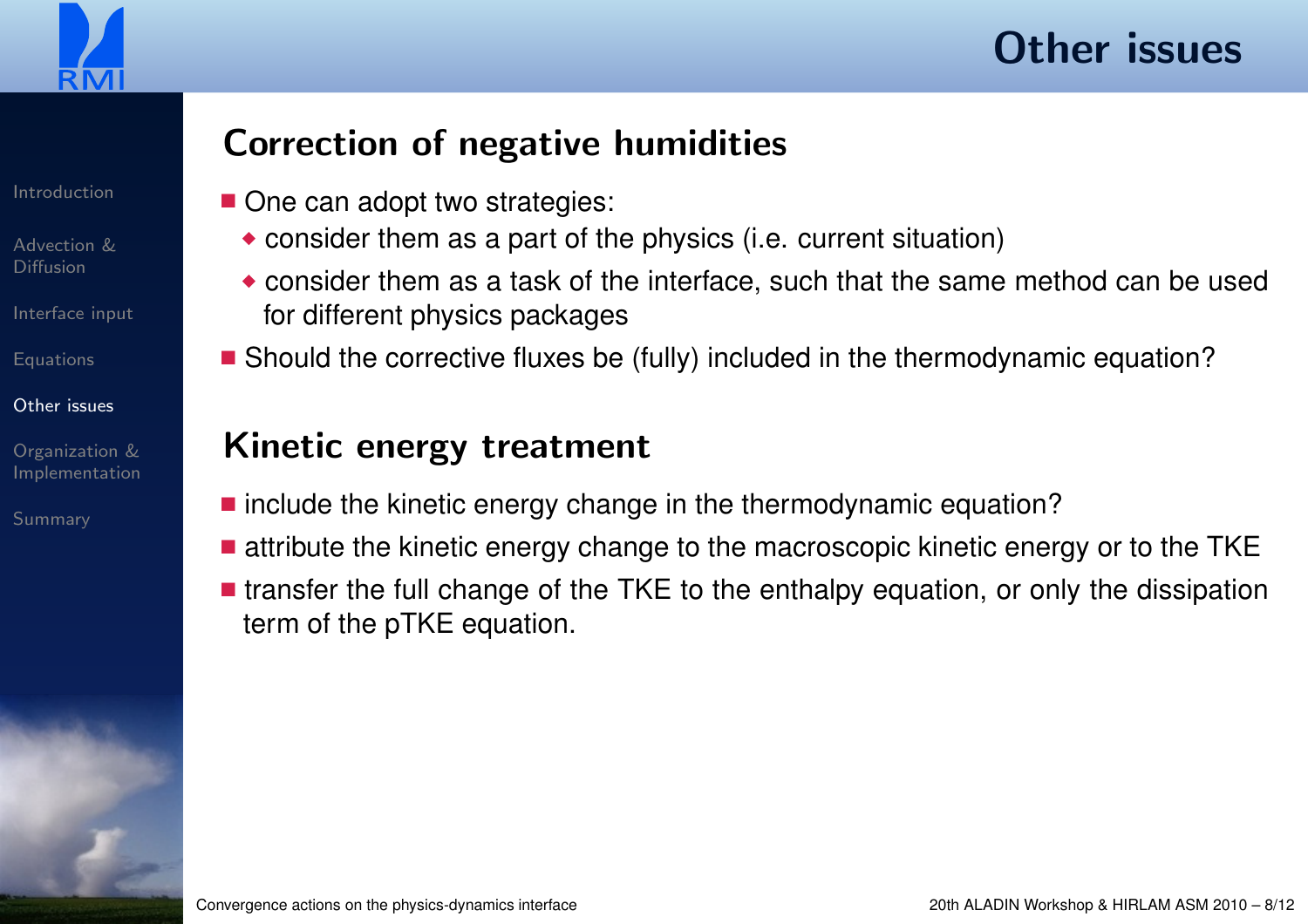<span id="page-12-0"></span>

■ A flexible organization of the interface is required to allow the user to freely choose

[Introduction](#page-1-0)

[Advection](#page-3-0) &Diffusion

[Interface](#page-4-0) input

**[Equations](#page-5-0)** 

[Other](#page-11-0) issues

Organization &[Implementation](#page-12-0)

[Summary](#page-18-0)

Convergence actions on the physics-dynamics interface

and combine physical packages.

20th ALADIN Workshop & HIRLAM ASM <sup>2010</sup> – 9/12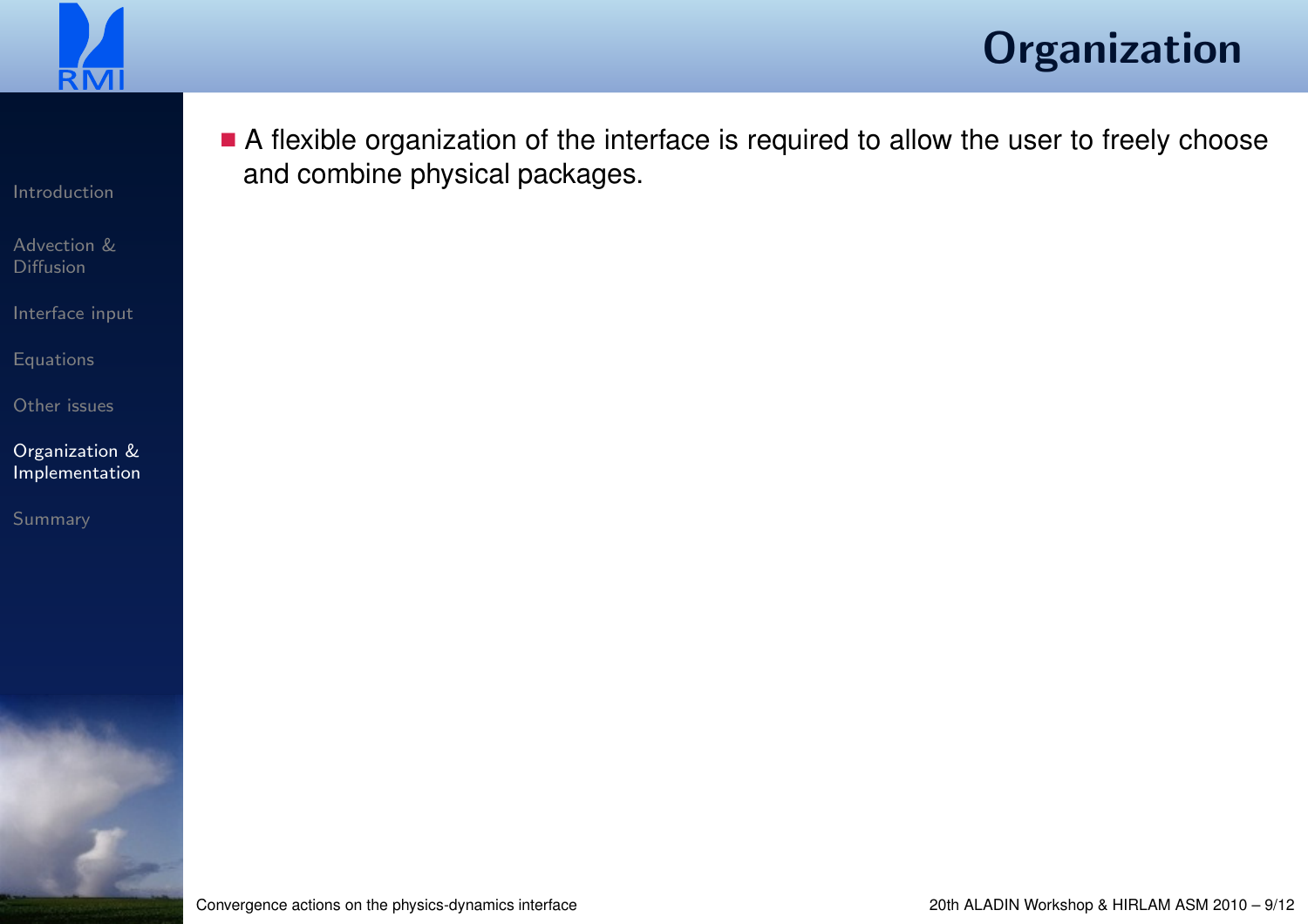

[Introduction](#page-1-0)

[Advection](#page-3-0) &Diffusion

[Interface](#page-4-0) input

[Equations](#page-5-0)

[Other](#page-11-0) issues

Organization &[Implementation](#page-12-0)

[Summary](#page-18-0)

■ A flexible organization of the interface is required to allow the user to freely choose and combine physical packages.

■ It could be interesting to switch the focus of the interface from *species*-based to<br>nreases based process-based.

Species-based

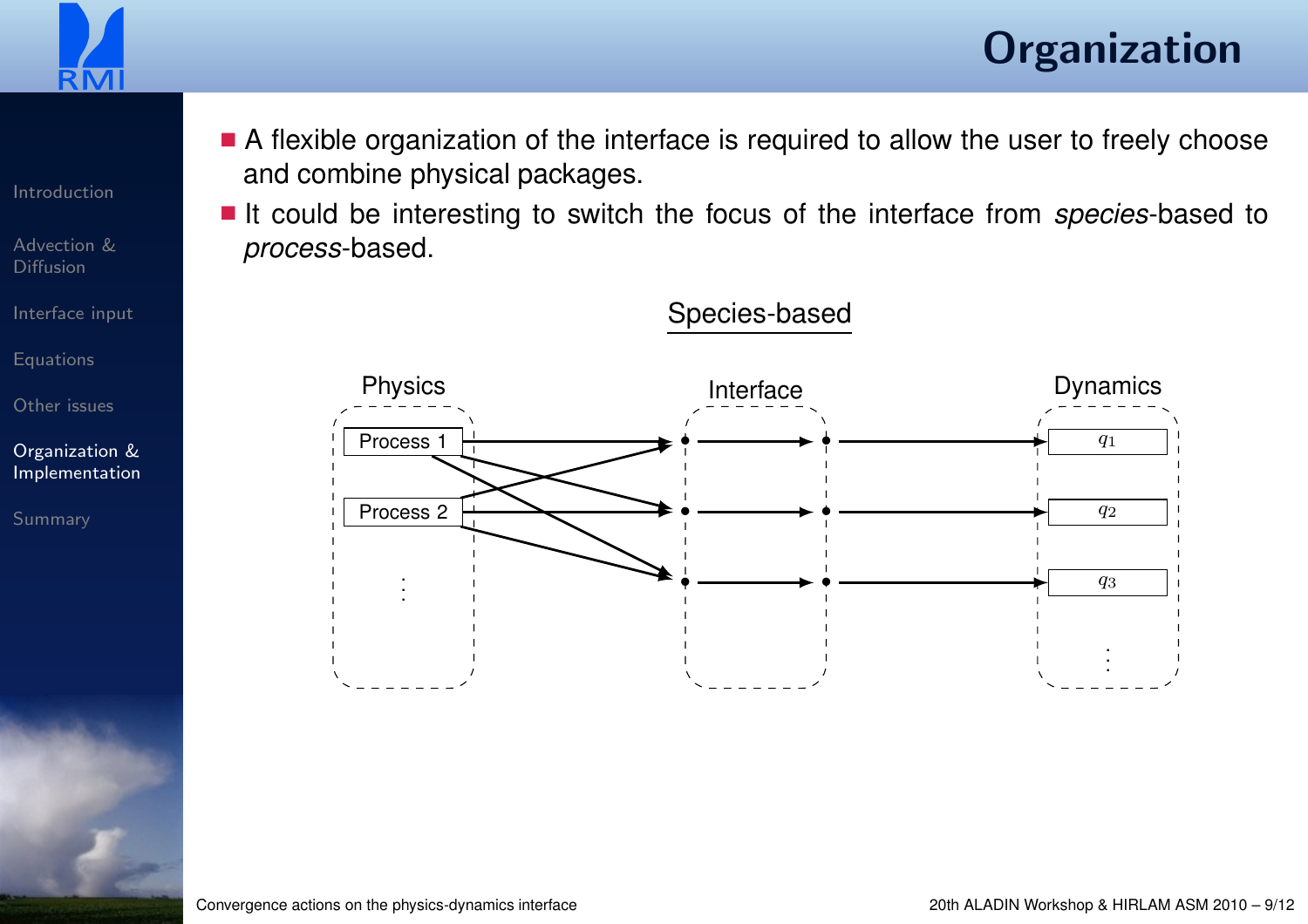

[Introduction](#page-1-0)

[Advection](#page-3-0) &Diffusion

[Interface](#page-4-0) input

[Equations](#page-5-0)

[Other](#page-11-0) issues

Organization &[Implementation](#page-12-0)

[Summary](#page-18-0)

■ A flexible organization of the interface is required to allow the user to freely choose and combine physical packages.

■ It could be interesting to switch the focus of the interface from *species*-based to<br>nreases based process-based.

Process-based

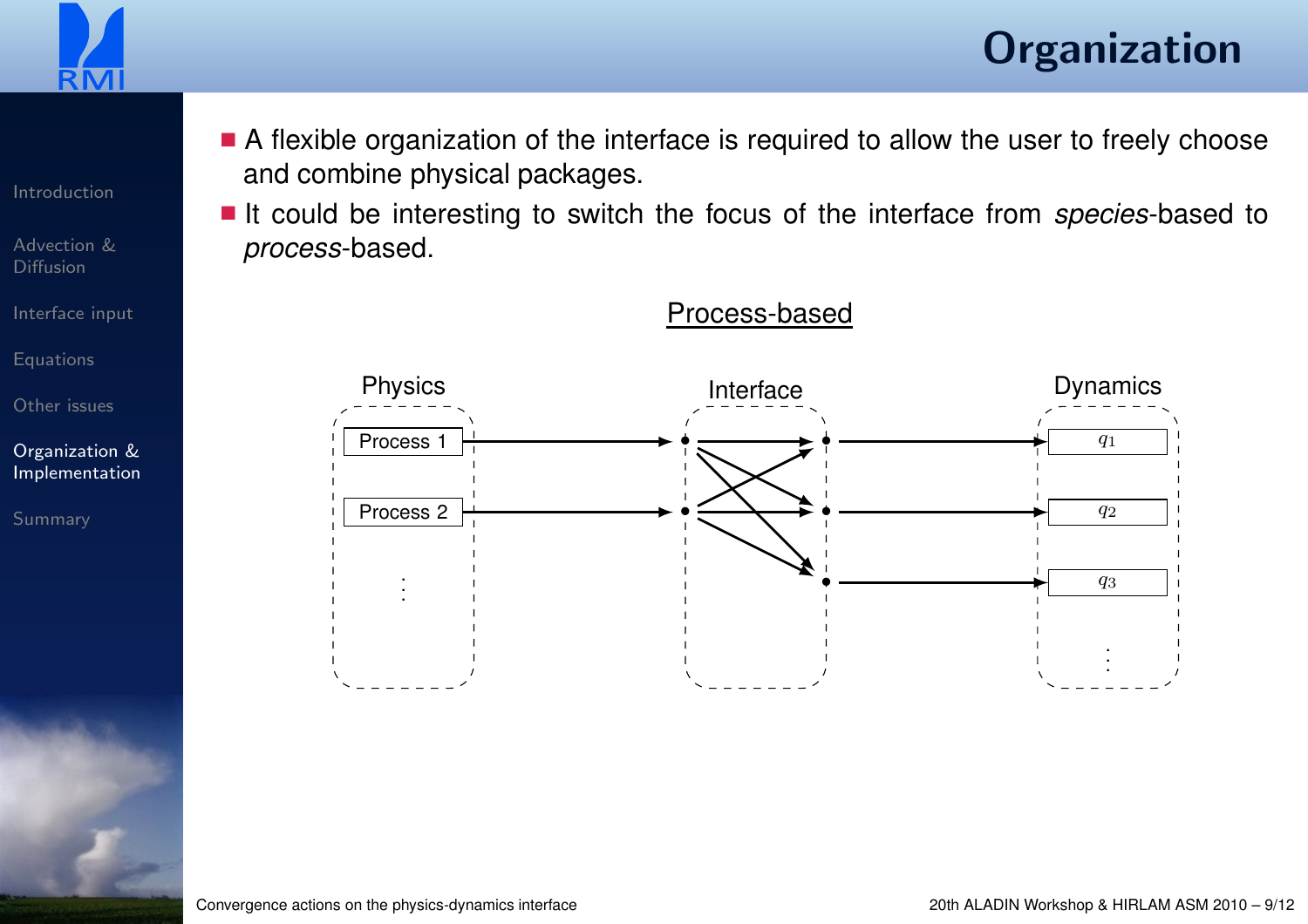

[Introduction](#page-1-0)

[Advection](#page-3-0) &Diffusion

[Interface](#page-4-0) input

[Equations](#page-5-0)

[Other](#page-11-0) issues

Organization &[Implementation](#page-12-0)

[Summary](#page-18-0)

■ A flexible organization of the interface is required to allow the user to freely choose and combine physical packages.

■ It could be interesting to switch the focus of the interface from *species*-based to<br>nreases based process-based.

Process-based



### ■ Advantages:

- ◆ increased flexibility w.r.t. process selection
- ◆ increased flexibility w.r.t. number of water species
- ◆ interface input is highly conform to diagnostics input

Convergence actions on the physics-dynamics interface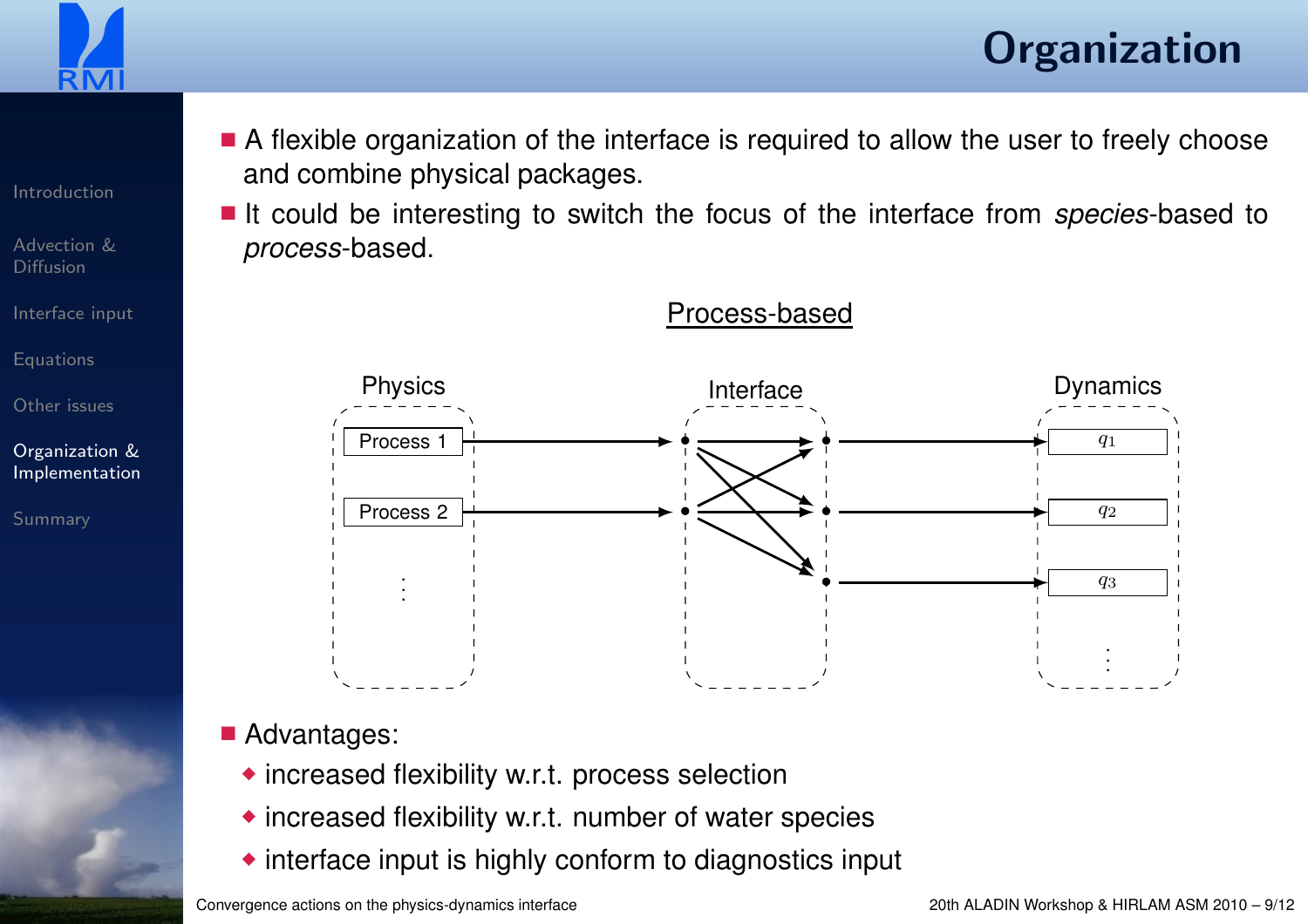

### Technical side

[Introduction](#page-1-0)

[Advection](#page-3-0) &Diffusion

[Interface](#page-4-0) input

[Equations](#page-5-0)

[Other](#page-11-0) issues

Organization &[Implementation](#page-12-0)

- Process-based interface requires possibility to transfer metadata along with variables
- $\blacksquare$  This is achieved with Fortran derived data types
- Two-level hierarchy:
	- ◆ INTFIELD: very similar to DDHFLEX structure.
		- CNAMEidentification of the field
		- the type of the field: precipitation flux, pseudo-flux, tendency or variableCFLUX
		- CTARGETtarget species of <sup>a</sup> pseudo-flux or <sup>a</sup> tendency
		- CSOURCEsource species of <sup>a</sup> pseudo-flux
		- RFIELDpointer to an array containing the field values
		- LDDHwhether the field should be passed to DDH
	- ◆ INTPROC: group different INTFIELD structures that belong to the same process.
		- CPROCidentification of the process
		- NFIELDnumber of fields belonging to this process
		- RFIELDpointer to an array of INTFIELD structures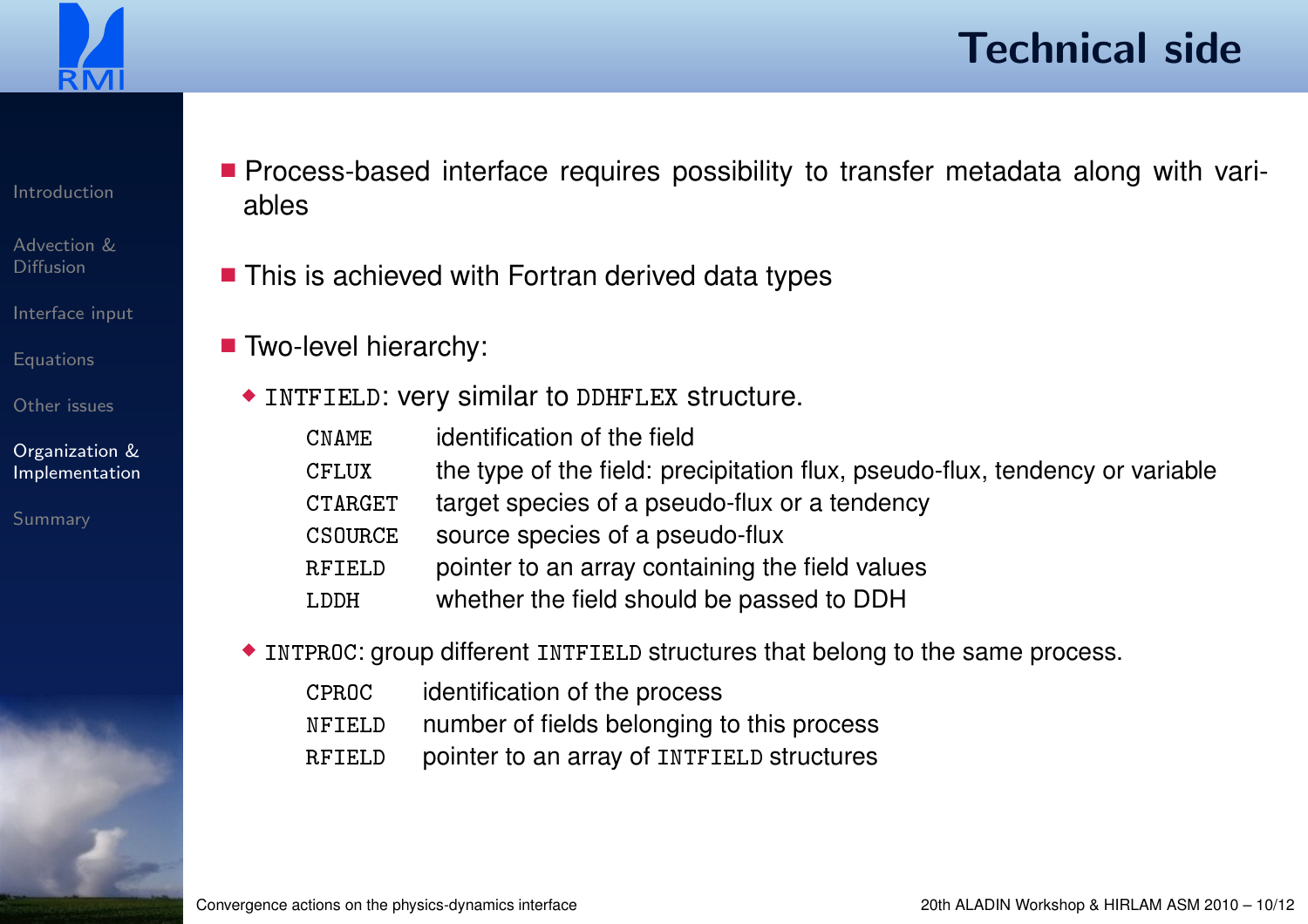

### Implementation plan

■ Proposals that do not change the model output:

- ◆ process-based interface organization
- ◆ generalization towards an arbitrary number of water species
- ◆ input representation as pseudo-fluxes or tendencies

The feasibility will be tested by considering the complete physics asone single prototype process.

- Other proposals that may (slightly) modify the model output:
	- ◆ sedimentation of cloud species
	- ◆ correction of negative humidities
	- ◆ treatment of kinetic energy

Implementation in parallel, using the existing routines.

Convergence actions on the physics-dynamics interface

20th ALADIN Workshop & HIRLAM ASM <sup>2010</sup> – 11/12

[Introduction](#page-1-0)

[Advection](#page-3-0) &Diffusion

[Interface](#page-4-0) input

[Equations](#page-5-0)

[Other](#page-11-0) issues

Organization &[Implementation](#page-12-0)